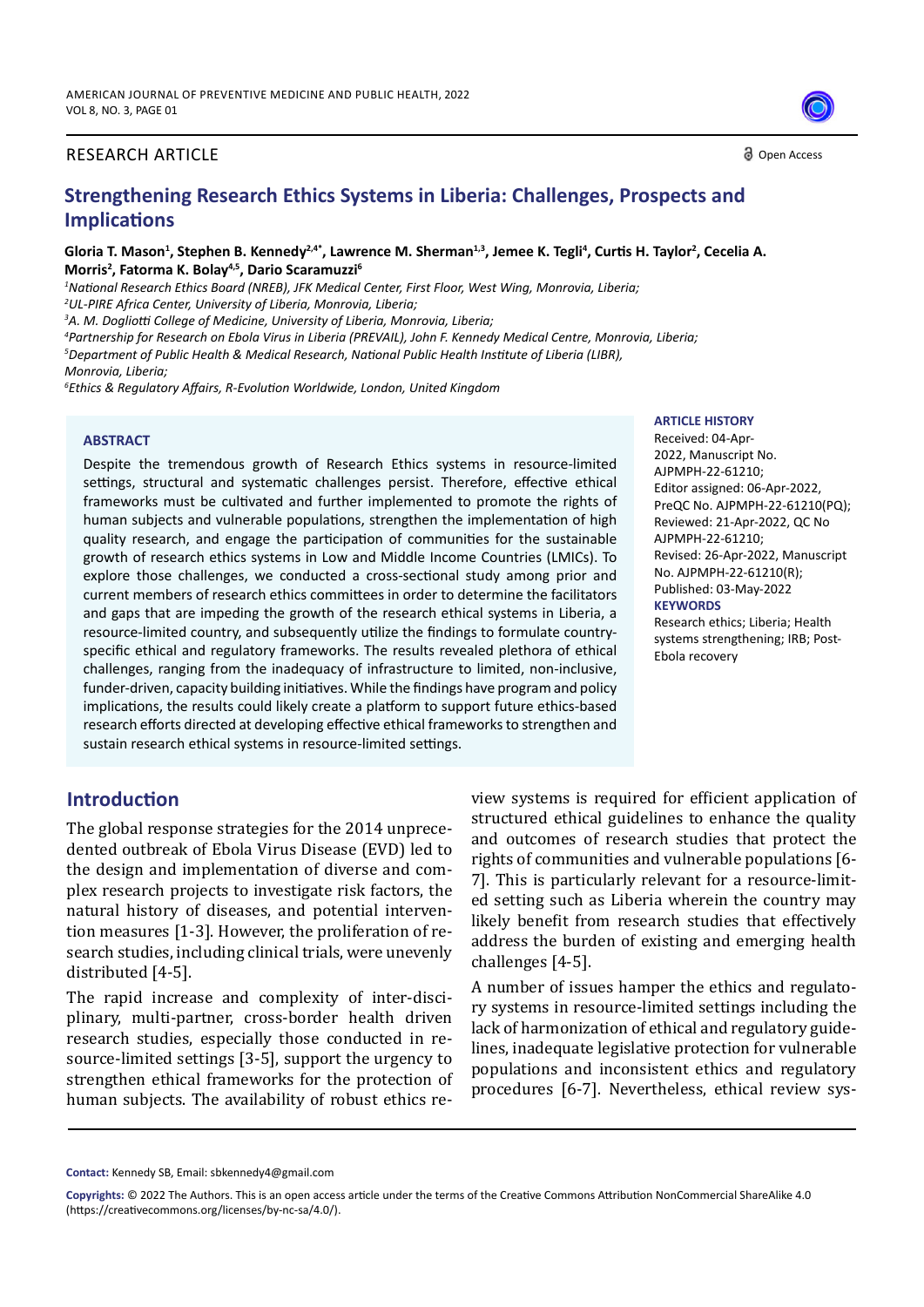tem remains central to health research activity in the context of timely discoveries and enhanced access to new therapies, technologies and interventions. However, in order to attract clinical trials, there must exist adequate ethical and regulatory infrastructure to ensure that efficient review and approval procedures occur for the protection of Most-At-risk Populations (MARPs), including social responsibilities for disenfranchised communities [3,6-7].

The operations of Research Ethics Committees (RECs) in a post-conflict, post-EVD epidemic and resource-constraint country like Liberia is a major challenge associated with social, cultural, anthropological, economic, structural and political implications [6-7]. The task of recruiting and retaining competent professionals and community members for the performance of voluntary services becomes an overwhelming task. The RECs lack the required incentives for its members and as such, recruiting professionals of diverse expertise becomes a challenge [3-4,6-7]. The interpretation and transcription of conventional western instruments into feasible locally resourced materials relative to the social, traditional and cultural contexts, while retaining the scientific contents and ethical standards, can be a perplexing factor [6]. In addition, monitoring of research activities in these settings is also a daunting challenge. However, individual sacrifices and commitments to research could likely change the attitudes of professionals and subsequently motivate them to serve on RECs. Securing the commitments of local Subject Matter Experts (SMEs) to serve on RECs as ad-hoc reviewers could also have a lasting impact on the lives of subjects enrolled in research studies in developing countries.

Furthermore, the operations of ethical and regulatory systems must be within the context of a sustainable infrastructure [3,6-7]. Generally, the RECs in resource-limited settings faced critical challenges due to the lack of resources. For example, the secretariat tends to be understaffed with limited quantity of competent reviewers to evaluate complex research protocols. Additionally, the training programs for RECs are generally provider-directed. That is, decisions for the selection of capacity building related training courses tend to be guided by providers [1-2,3]. However, for RECs to be more robust in resource-limited settings there is a significant need to conduct well-structured internal and external needs assessments to identify capacity-related gaps and prioritize the challenges by thematic areas in order to inform the development of mitigation strategies.

Globally, the development of protocols, funding, implementation and leaderships of clinical trials are unevenly distributed wherein resource-limited settings are significantly unrepresented [7]. This uneven distribution of clinical trials inevitably leads to neglected public health needs as well as untapped resources. Importantly, it is of great importance to attract clinical trials due to its numerous benefits, including the strengthening of research infrastructure, ethical and research systems, health systems, partnership and collaborative frameworks, scholarly productivity, and policy and intervention strategies.

Despite the tremendous growth of RECs during the pre- and post-EVD periods in Liberia, challenges and/ or gaps have persisted regarding its structures, systems and/or strategic directions for the sustainable protection of human subjects and vulnerable populations, promotion of high quality research, community participation in research and related benefits, and policy-related acceptance. Accordingly, there is an urgent need to conduct thorough assessments of the various components of a functional, operational and sustainable ethical system.

Herefore, the overall goal of this study was to conduct a global assessment of the ethical platform in Liberia in order to identify the facilitators and gaps impending the systematic growth of sustainable ethical and regulatory systems within the country. As such, the objectives were to identify the:

• Infrastructure requirements for the growth of sustainable ethical systems in Liberia.

• Training needs and requirements for REC members and researchers.

• Standardized ethical procedures (e.g., pre-, intraand post-review, etc.) and/or requirements for country-specific application.

By generating real time data, we expect to understand the challenges and/or gaps associated with the ethical systems within the country and utilize the findings to guide and further inform country-specific frameworks for the sustainable growth of the ethical and regulatory systems in Liberia. Specifically, we propose that the findings may have the likelihood of improving the administrative, management and/or operational requirements and processes, and leadership, membership and/or organizational requirements for the growth of sustainable ethical systems in Liberia.

### **Methodology**

There are two (2) functional RECs in Liberia, the National Research Ethics Board (NREB) and University of Liberia-Pacific Institute for Research and Evaluation Institutional Review Board (UL-PIRE IRB), with unrestricted tenures. The NREB has statutory responsibility to regulate the ethical space within the country while the UL-PIRE IRB is situated at the University of Liberia, the largest public degree-granting academic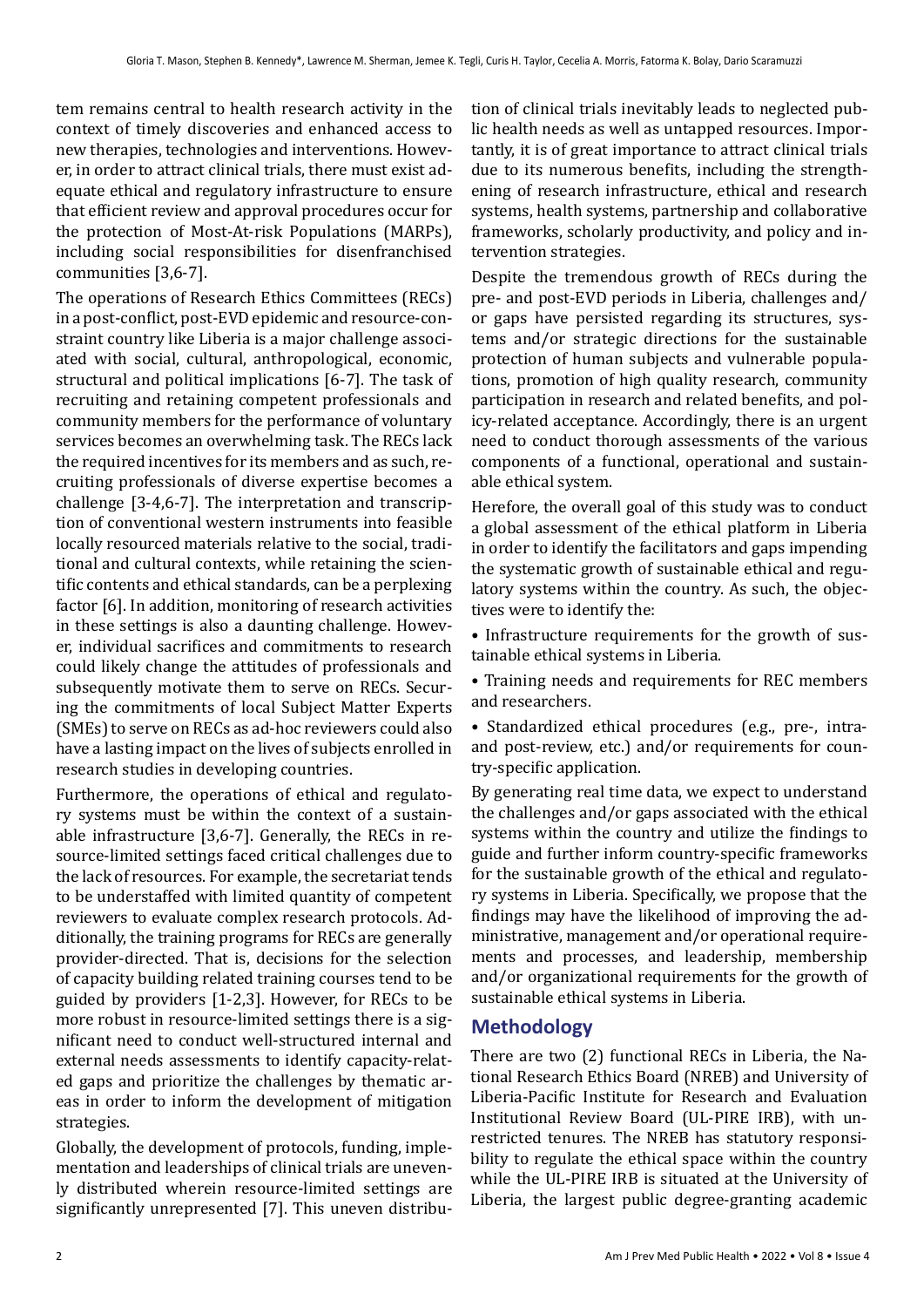and research institution in the country. To address the gaps associated with the limited quantity of RECs in the country, the NREB, besides its statutory mandates, actively review research protocols. Lastly, the study protocol, pre-test of the study materials for local acceptance, consent and questionnaire were approved by the UL-PIRE IRB.

### **Study methods**

Individuals were eligible for participation in this ethics-based cross-sectional study if they were prior and current REC members of the NREB and UL-PIRE IRB, including ad-hoc reviewers and administrators and/ or coordinators. Since the purpose of the study was to understand the facilitators and gaps hindering the progressive growth of the ethical and/or regulatory systems in Liberia, the target populations were considered to be well-suited respondents who could provide the required real-time data to inform the goals and/or objectives of the study.

### **Inclusion and exclusion criteria**

To qualify for enrollment into the study, a participant must have been a prior or current member, administrator, and/or coordinator of the NREB or UL-PIRE IRB in Liberia. They must have completed a structured human subjects protection and/or Good Clinical Practice (GCP) course(s), whether Face-to-Face (F2F) or online. And have been physically present in Liberia to complete the assessment tool or reachable by electronic communication (e.g., email) to complete an electronic version of the assessment tool. Participants who did not meet the aforementioned inclusion criteria were excluded from participating in the cross-sectional study and no further data were collected.

### **Enrollment procedures**

Eligible participants were approached through general emails, during REC review meetings, and/or phone calls by one of the key members of the study team. At the REC review meetings, the surveys were distributed for completion if an eligible member had elected to participate. During the REC review meetings, the average duration for survey completion was 60 minutes.

For eligible members who were unavailable, the surveys were individually sent *via* emails. There were a maximum of four reminder messages, whether by emails, text messages and/or phone calls, for the completion of the survey. Duration of two weeks was required, from the distribution of the survey to an enrolled participant, to the completion, submission and collection of the questionnaire.

### **Study participants**

For this study, we used convenient samples of prior and current REC members in Liberia as respondents.

From the review of the rosters of the memberships of the RECs in the country, we identified thirty-five (35) eligible participants to complete the survey. The rosters consisted of the names, the specific RECs, and contact information such as cell phone number and email address. To validate the relevant status of eligible REC members, we engaged the senior members, including the leaderships, of the respective RECs, as well as secondarily verified the information *via* phone calls and/ or text messages, where applicable.

Based on detailed validation of the 35 eligible participants, 4 (11%) were deceased, 29 (83%) of them were present in Liberia while 2 (6%) were out of the country. Accordingly, we approached the 31 eligible participants; of which, 27 (87%) of them completed the survey. Of the 4 (13%) unresponsive individuals, 3 (75%) were males and 1 (25%) female, all above sixty (60) years; one was out of the country, and all professionals, respectively. Therefore, for the purpose of this study, our convenient sample size (N), for data imputation and subsequent analysis, was restricted to those 27 respondents.

### **Study measures**

We conducted database searches of suitable assessment tools to elicit responses regarding challenges and/or gaps within ethical systems in Low and Middle Income Countries (LMICs). While we were unsuccessful in identifying suitable assessment tools, continual collaborative discussions, as part of the current grant, directed us to an appropriate instrument used by one of the European ethical groups for system analysis. We obtained permission for country-specific adaptation and further conducted an iterative review and pre-testing procedures to ensure its relevance for our setting.

Accordingly, we developed a comprehensive one hundred and four (104)-item 60-minute adapted self-administered Pencil-and-Paper (P&P) questionnaire to elicit relevant real-time data based on the following thematic-related categories: (1) REC Members Non-Identifying Characteristics, (2) REC Characteristics, (3) REC Documentation Procedures, (4) REC Financial Information, (5) REC Membership, (6) REC Application Submission Procedures, (7) REC Review Meeting, (8) REC Monitoring Procedures, and (9) REC Evaluation, respectively.

#### **Data collection procedures**

To ensure confidentiality, we developed a master roster of the 31 eligible participants by columns for names, REC affiliation, cell phone number(s), Email Address (es), study code(s) and comments (e.g., status of survey), respectively. This master roster was accessible by the key members of the study team, stored under lockand-key in the file cabinet and computer-password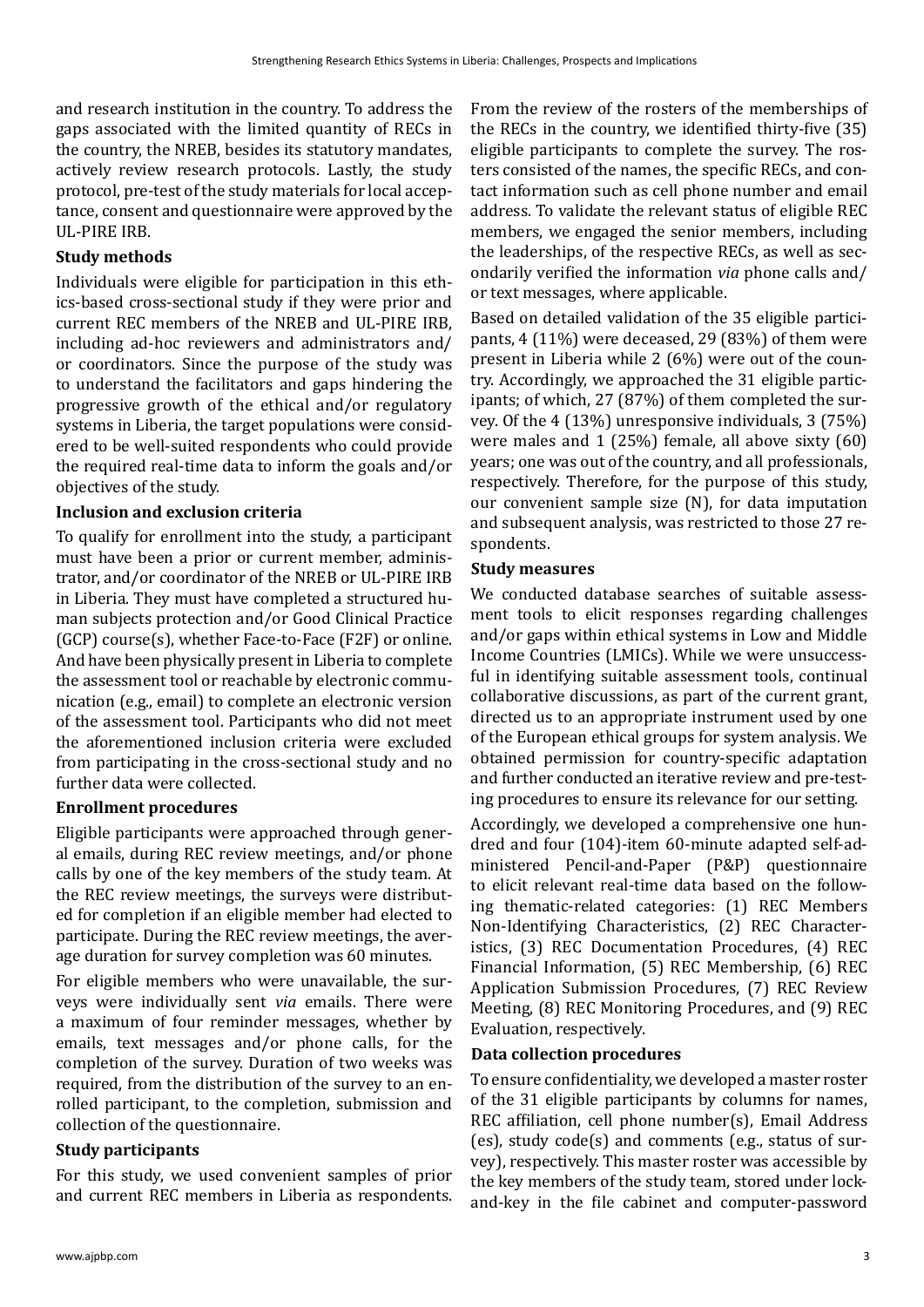protected. Each non-identifier-related self-administered survey was coded. Accordingly, the blank survey questionnaires were distributed to the respective respondents by only the Principal Investigator (PI) of the study. The instructions were self-explanatory. Respondents requested either paper- or electronic-based surveys. Each respondent, who collected the survey, returned the completed assessment tool in brown envelopes (if paper-based) and individualized email (electronic-based) to only key members of the study team within the required study window for data collection from enrolled participants.

### **Data analysis**

First, survey data were entered into a customized data management system by an experienced data entry staff. Second, a more experienced data entry staff rechecked all data entries for verification purposes. Wherein error existed, the particular survey item was reviewed and the appropriate correction made in the data management system by the second level data verification staff. Prior to data analyses, all variables were checked for normality of distribution, including out-ofrange and non-logical responses. All analyses, basically frequency distributions, were performed using the Statistical Package for the Social Sciences (SPSS; SPSS Inc., Chicago, IL) version 17.

### **Results**

### **General description**

Overall, of the twenty-seven (27) eligible respondents who completed the self-administered paper-and-pen questionnaires, 67% (18) were males and 33% (9) females. The response rate for the completion of the survey was 87%. No additional study-related information was collected from non-responders after the expiration of the study window.

### **Membership**

Descriptive analyses by 56% (15) of respondents revealed that the RECs had standard procedures for the appointments of members; 82% (22) stated that the composition of the RECs should include non-scientific members; 52% (14) opposed to diverse representation of the REC composition while 56% (15) did not support representation from religious group. Of the membership on the RECs, 89% (24) of the respondents were regular members (Table 1).

| Table 1. Membership Composition of RECs. |  |
|------------------------------------------|--|
|------------------------------------------|--|

| <b>Variables</b> | %  |
|------------------|----|
| Epidemiologists  |    |
| Ethicists/Bio-   | 19 |
| ethicists        |    |
| Lawyers          |    |

| <b>Medical Doctors</b> | 3 | 11 |
|------------------------|---|----|
| Others (MH             | 4 | 15 |
| Specialist, Para-      |   |    |
| sitology, etc.)        |   |    |
| Pharmacists            | 2 | 15 |
| <b>Public Health</b>   | 6 | 22 |
| Physicians             |   |    |
| Religious Lead-        |   |    |
| er                     |   |    |

Additionally, 33% (9) had REC tenures of greater than five (5) years, 22% (6) were Public Health Physicians, 19% (5) Ethicists/Bioethicists, 15% (4) classified as Others (Mental Health Specialist, Sociologist, Parasitologist, Finance/Research Assistant) and 11% (3) each as Lawyers and Doctors, respectively (Table 1).

#### **Infrastructure**

Regarding the availability of suitable infrastructure for the operations of the RECs, 48% (13) of respondents revealed the lack of institutional office; 48% (13) the lack of adequate space; 93% (25) the lack of adequate office equipment; 93% (25) the lack of online submission portals; and 56% (15) the lack of adequate staffing.

#### **Capacity building**

Regarding the integration of capacity strengthening initiatives, over half of the respondents, 52% (14), indicated that they had not participated in any capacity building workshop over the prior twenty-four (24) months and over two-third, 74% (20), revealed that their respective RECs is not a member of any forum for ethics committees wherein capacity building events are regularly administered.

#### **Documentation**

Regarding documentation as one of the key tenets of records, 85% (23) of the respondents confirmed the availability of their Curriculum Vitae (CVs) with the respective RECs; 78% (21) indicated that the RECs had structured forms for the submission of protocols; 89% (24) indicated the availability of documentation checklist and 93% (25) the existence of Standard Operating Procedures (SoPs) for the operations of the RECs, including the protocol review process.

#### **Adherence to guidelines**

Regarding compliance to acceptable standards, 96% (26) of the respondents revealed that their respective RECs adhere to the national ethical guidelines; 93% (25) adhere to international ethical guidelines while 89% (24) adhere to its institutional guidelines.

#### **Research ethics committees**

For the RECs, 41% (11) of the respondents revealed that their respective RECs can best be described as part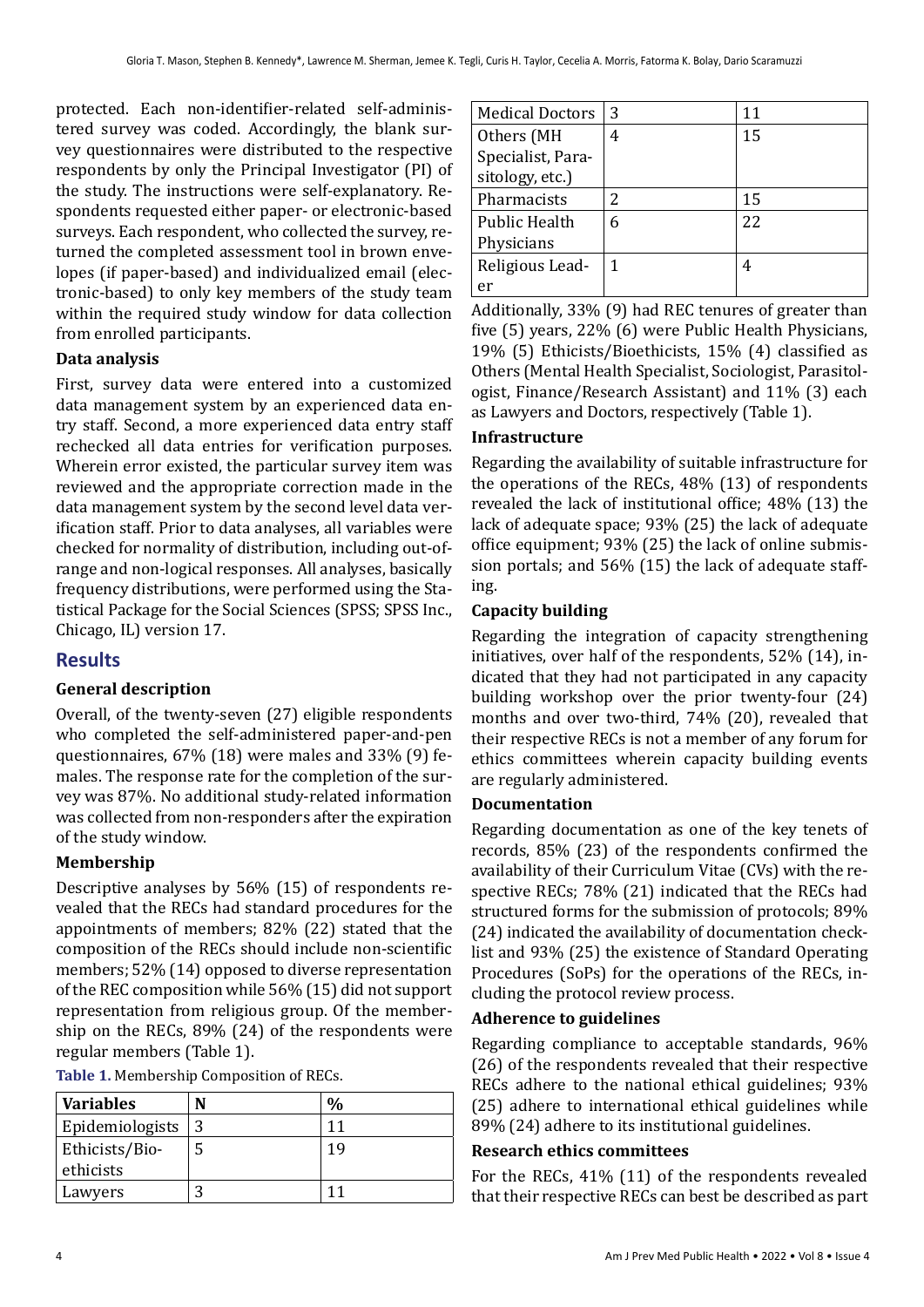of the government; 78% (21) indicated that their RECs are considered as national ethics committees, 82% (22) stated that their RECs are registered, 92% (25) considered their RECs to be operational and functional based on internationally acceptable standards; 78% (21) mentioned that their respective RECs have not been audited, surveyed or inspected; 89% (24) indicated that their RECs have not reviewed animal research applications while 78% (21) stated that their RECs have reviewed laboratory-based research applications (Table 2).

**Table 2.** Descriptions of RECs.

| <b>Variables</b>                 | $N = 27$ | $\frac{0}{0}$ |
|----------------------------------|----------|---------------|
| Institutional Review Board (IRB) | 8        | 30            |
| National Ethics Committee (NEC)  | 13       | 48            |
| Research Ethics Committee (REC)  | 6        | つつ            |

## **Discussion**

During the period of the EVD outbreak, there was concerns raised by stakeholders that the RECs were structured to review behavioral and/or clinical research studies. To strengthen its mandate to integrate models for the review of high quality clinical trials and complex study designs, the country's Ministry of Health (MoH) re-appointed its membership to enhance its roles and responsibilities during health emergencies and related outbreaks.

In the post-EVD period, the governance of ethical practices has evolved in parallel with the types and quantity of research studies that are conducted to effectively address the shift in the epidemics. Accordingly, the RECs have made significant strides regarding the protection of human subjects in research in Liberia and the review of rigorous clinical trials as well as human resource development at the national and international levels. To date, the RECs have maintained safety of research participants in line with best practice, while simultaneously upholding its fundamental ethical norms. Additionally, for the last five years, members of the RECs have benefited from both local and international training experiences in the fields of Research Ethics, Bioethics, Research Methods and Research Conducted in Emergency Settings, among others. There is a need for continued capacity strengthening and clear definition of objectives and functions, particularly in the context of post-EVD challenges within the health sector.

Hence, in 2018, the RECs conducted a strategic planning workshop to review and reflect on its achievements and challenges during the prior years since its reconstitution, including lessons learned and strategic directions. The evaluation led to a proposed Action Plan, or Ethical Framework, to strengthen the ethical guidelines to fulfill its obligations to protect research participants according to the relevant ethical guidelines, including internationally recognized regulations. Additional aims were directed at upholding societal interest and the obligation of researchers by applying the principles of research ethics and relevant socially and culturally acceptable guidelines and regulations. Moreover, the workshop created a platform for the RECs to identify potential gaps regarding the submission of applications, organization of review procedures, administrative structure and effective operation, respectively.

### **Composition**

The composition of the RECs is not well defined. The composition should basically consist of 50% scientific and 50% non-scientific members. The classifications could be based on available record within the Human Resources (HR) folder of each participant. Additionally, the secretariat could generate a form with the appropriate listing of its membership based on the defined designation(s). Within the scientific and non-scientific categories, members with expertise in key thematic areas could be represented.

### **Capacity building**

Training programs for the NREB have generally being provider-directed. That is, the determination regarding the selections of requisite training courses and related contents were made unilaterally by the provider(s). Thereafter, targeted and time-dependent prioritized support must be elicited based on the needs of the RECs by proactively engaging academic, research, national, regional and/or international institutions and securing funded grants. If such a strategy is effectively implemented, there is an increased likelihood that the capacity building initiatives for the RECs could be significantly enhanced and strengthened to play its ethical and/or regulatory roles and responsibilities within the country.

### **Review procedures**

The RECs have made significant stride in strengthening its review procedures. However, several gaps persist. The gaps, if not adequately addressed, have the potential to affect its transparency processes and diminish its stipulated mandates. The gaps include, for example, the lack of Pre-Review and Post-Review Conflict of Interest (CoI) Checklist, the lack of Membership Disclosure Checklist (e.g., Institutional Affiliations, Professional Relationship with Key Study Investigators, Project Roles, etc.), the limited number of Administrative staff, lack of capacity, the lack of appropriate Institutional Infrastructure, the lack of customized Database for the effective operations of the RECs and the lack of website for user-friendly Information Dissemination, among others.